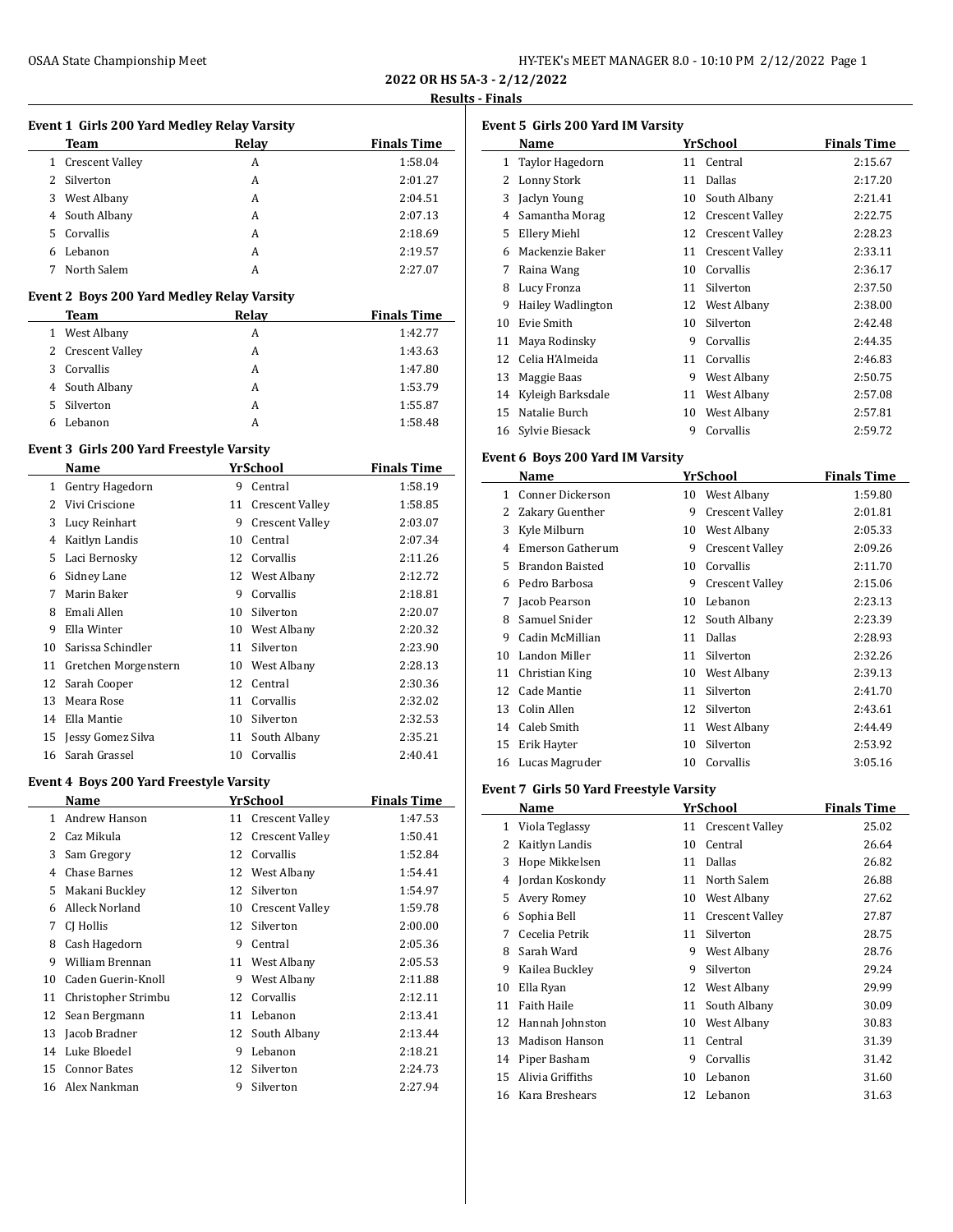| HY-TEK's MEET MANAGER 8.0 - 10:10 PM 2/12/2022 Page 2 |  |  |  |
|-------------------------------------------------------|--|--|--|
|-------------------------------------------------------|--|--|--|

**2022 OR HS 5A-3 - 2/12/2022 Results - Finals**

J,

# **Event 8 Boys 50 Yard Freestyle Varsity**

|    | <b>Name</b>             |    | YrSchool               | <b>Finals Time</b> |  |  |
|----|-------------------------|----|------------------------|--------------------|--|--|
| 1. | Luke Milburn            |    | 12 West Albany         | 21.66              |  |  |
| 2  | <b>Brock Nelson</b>     |    | 12 West Albany         | 22.71              |  |  |
| 3  | Kellen Hayter           | 12 | Silverton              | 23.44              |  |  |
| 4  | Jeramie Kim             | 10 | Crescent Valley        | 23.81              |  |  |
| 5  | <b>Grant Nealon</b>     | 12 | Silverton              | 24.38              |  |  |
| 6  | <b>Connor Stevenson</b> | 11 | <b>Crescent Valley</b> | 25.00              |  |  |
| 7  | Curtis Owen             | 12 | Corvallis              | 25.08              |  |  |
| 8  | Jace Huskey             | 9  | West Albany            | 25.52              |  |  |
| 9  | Dalton Buller           | 12 | Silverton              | 25.64              |  |  |
| 10 | <b>Chase Burton</b>     |    | 12 South Albany        | 25.95              |  |  |
| 11 | Carter Daniel           | 9  | Silverton              | 26.14              |  |  |
| 12 | <b>Tyson Rash</b>       | 12 | Lebanon                | 26.21              |  |  |
| 13 | Wyatt Woekel            | 9  | Corvallis              | 26.30              |  |  |
| 14 | Haven Wenzel            | 10 | Central                | 27.15              |  |  |
| 15 | Leif Scovel             | 9  | South Albany           | 27.26              |  |  |
| 16 | Michael Franzwa         | 10 | South Albany           | 27.59              |  |  |

### **Event 9 Girls 100 Yard Butterfly Varsity**

|    | Name                 |    | YrSchool        | <b>Finals Time</b> |
|----|----------------------|----|-----------------|--------------------|
| 1  | Catherine Hyde       | 11 | Silverton       | 1:00.39            |
| 2  | Malana Kollath       | 9  | Corvallis       | 1:02.47            |
| 3  | Kaylee Dicey         | 12 | Crescent Valley | 1:05.43            |
| 4  | Mackenzie Baker      | 11 | Crescent Valley | 1:05.88            |
| 5  | Annah Shollenbarger  | 12 | West Albany     | 1:06.80            |
| 6  | Szammy Kitchen       | 9  | West Albany     | 1:09.64            |
| 7  | Alice Whiteside      | 11 | West Albany     | 1:11.68            |
| 8  | Gretchen Morgenstern | 10 | West Albany     | 1:15.78            |
| 9  | Katie Craven         | 12 | Corvallis       | 1:17.49            |
| 10 | Hailey Knaup         | 9  | Lebanon         | 1:18.63            |
| 11 | Hannah Dempsey       | 11 | South Albany    | 1:19.41            |
| 12 | Diana Beane          | 12 | North Salem     | 1:22.76            |
| 13 | Kimberley Smith      | 11 | Silverton       | 1:22.81            |
| 14 | Julia Bobe           | 11 | Corvallis       | 1:31.50            |
| 15 | Rosanna Haun         | 10 | Silverton       | 1:32.23            |
| 16 | Oakli Burton         | 11 | South Albany    | 1:56.39            |

## **Event 10 Boys 100 Yard Butterfly Varsity**

|    | Name              |    | YrSchool               | <b>Finals Time</b> |
|----|-------------------|----|------------------------|--------------------|
| 1  | Andrew Hanson     |    | 11 Crescent Valley     | 53.17              |
| 2  | Conner Dickerson  | 10 | West Albany            | 54.09              |
| 3  | Kase Basting      | 11 | Lebanon                | 59.88              |
| 4  | Ash Cheatham      | 11 | Crescent Valley        | 1:00.87            |
| 5  | CJ Hollis         | 12 | Silverton              | 1:00.99            |
| 6  | Jack Ames         | 12 | West Albany            | 1:04.60            |
| 7  | <b>Tyson Ames</b> | 10 | West Albany            | 1:04.69            |
| 8  | Chase Burton      | 12 | South Albany           | 1:04.70            |
| 9  | Alleck Norland    | 10 | <b>Crescent Valley</b> | 1:05.22            |
| 10 | Lincoln Bennett   | 10 | <b>Crescent Valley</b> | 1:06.31            |
| 11 | Leif Scovel       | 9  | South Albany           | 1:07.34            |
| 12 | Dalton Buller     | 12 | Silverton              | 1:08.06            |
| 13 | Curtis Owen       | 12 | Corvallis              | 1:08.85            |
| 14 | Nathan Barnes     | 11 | Silverton              | 1:09.18            |
| 15 | Cadin McMillian   | 11 | Dallas                 | 1:09.36            |
| 16 | Haven Wenzel      | 10 | Central                | 1:09.52            |
|    |                   |    |                        |                    |

| Event 11 Girls 100 Yard Freestyle Varsity |                 |    |                        |                    |  |
|-------------------------------------------|-----------------|----|------------------------|--------------------|--|
|                                           | Name            |    | YrSchool               | <b>Finals Time</b> |  |
| $\mathbf{1}$                              | Gentry Hagedorn | 9  | Central                | 55.35              |  |
| 2                                         | Malia Dhakhwa   | 10 | <b>Crescent Valley</b> | 56.75              |  |
| 3                                         | Zara Vera Dodge | 9  | South Albany           | 59.92              |  |
| 4                                         | Devony Beckett  | 12 | Lebanon                | 1:01.53            |  |
| 5                                         | Cordelia Bay    | 9  | Silverton              | 1:02.36            |  |
| 6                                         | Paisley Eveland | 10 | Crescent Valley        | 1:03.68            |  |
| 7                                         | Sarah Ward      | 9  | West Albany            | 1:04.41            |  |
| 8                                         | Ella Mantie     | 10 | Silverton              | 1:05.66            |  |
| 9                                         | Jordan Koskondy | 11 | North Salem            | 1:05.73            |  |
| 10                                        | Ella Ryan       | 12 | West Albany            | 1:08.48            |  |
| 11                                        | Kailea Buckley  | 9  | Silverton              | 1:08.56            |  |
| 12                                        | Piper Basham    | 9  | Corvallis              | 1:09.20            |  |
| 13                                        | Eloise Kelley   | 9  | Silverton              | 1:10.00            |  |
| 14                                        | Samara Dempsey  | 9  | South Albany           | 1:10.53            |  |
| 15                                        | Jordyn White    | 11 | North Salem            | 1:10.90            |  |
| 16                                        | Emi Ludlow      | 9  | West Albany            | 1:11.71            |  |

#### **Event 12 Boys 100 Yard Freestyle Varsity**

|    | Name                  |    | <b>YrSchool</b>        | <b>Finals Time</b> |
|----|-----------------------|----|------------------------|--------------------|
| 1. | Luke Milburn          |    | 12 West Albany         | 46.74              |
| 2  | Keller Evans          | 9  | <b>Crescent Valley</b> | 50.25              |
| 3  | <b>Brock Nelson</b>   | 12 | West Albany            | 50.94              |
| 4  | <b>Ben Baisted</b>    | 12 | Corvallis              | 51.17              |
| 5  | Jeramie Kim           | 10 | Crescent Valley        | 51.93              |
| 6  | <b>Trenton Worden</b> | 12 | West Albany            | 52.11              |
| 7  | Kellen Hayter         | 12 | Silverton              | 52.62              |
| 8  | Vasili Karatzas       | 10 | Dallas                 | 53.18              |
| 9  | Jordan Stadstad       | 11 | West Albany            | 54.61              |
| 10 | Cam Latz              |    | 12 Crescent Valley     | 55.36              |
| 11 | Levi Sinks            | 9  | North Salem            | 57.18              |
| 12 | Connor Stevenson      | 11 | Crescent Valley        | 58.27              |
| 13 | Micah Hurley          | 12 | Silverton              | 59.54              |
| 14 | <b>Carter Daniel</b>  | 9  | Silverton              | 1:00.60            |
| 15 | Wyatt Woekel          | 9  | Corvallis              | 1:00.84            |
| 16 | Luke Bloedel          | 9  | Lebanon                | 1:01.93            |

## **Event 13 Girls 500 Yard Freestyle Varsity**

|    | Name              |    | YrSchool               | <b>Finals Time</b> |
|----|-------------------|----|------------------------|--------------------|
| 1  | Vivi Criscione    | 11 | <b>Crescent Valley</b> | 5:14.31            |
| 2  | Kaylee Dicey      | 12 | <b>Crescent Valley</b> | 5:20.54            |
| 3  | Malana Kollath    | 9  | Corvallis              | 5:22.72            |
| 4  | Lonny Stork       | 11 | Dallas                 | 5:22.86            |
| 5  | Lucy Reinhart     | 9  | <b>Crescent Valley</b> | 5:27.32            |
| 6  | Taylor Hagedorn   | 11 | Central                | 5:32.51            |
| 7  | Samantha Morag    | 12 | <b>Crescent Valley</b> | 5:35.60            |
| 8  | Laci Bernosky     | 12 | Corvallis              | 5:55.84            |
| 9  | Sidney Lane       | 12 | West Albany            | 6:04.72            |
| 10 | Marin Baker       | 9  | Corvallis              | 6:05.73            |
| 11 | Emali Allen       | 10 | Silverton              | 6:11.15            |
| 12 | Szammy Kitchen    | 9  | West Albany            | 6:19.36            |
| 13 | Sarissa Schindler | 11 | Silverton              | 6:23.46            |
| 14 | Ella Winter       | 10 | West Albany            | 6:24.05            |
| 15 | Grace Warren      | 11 | Lebanon                | 6:51.57            |
| 16 | Meara Rose        | 11 | Corvallis              | 6:56.89            |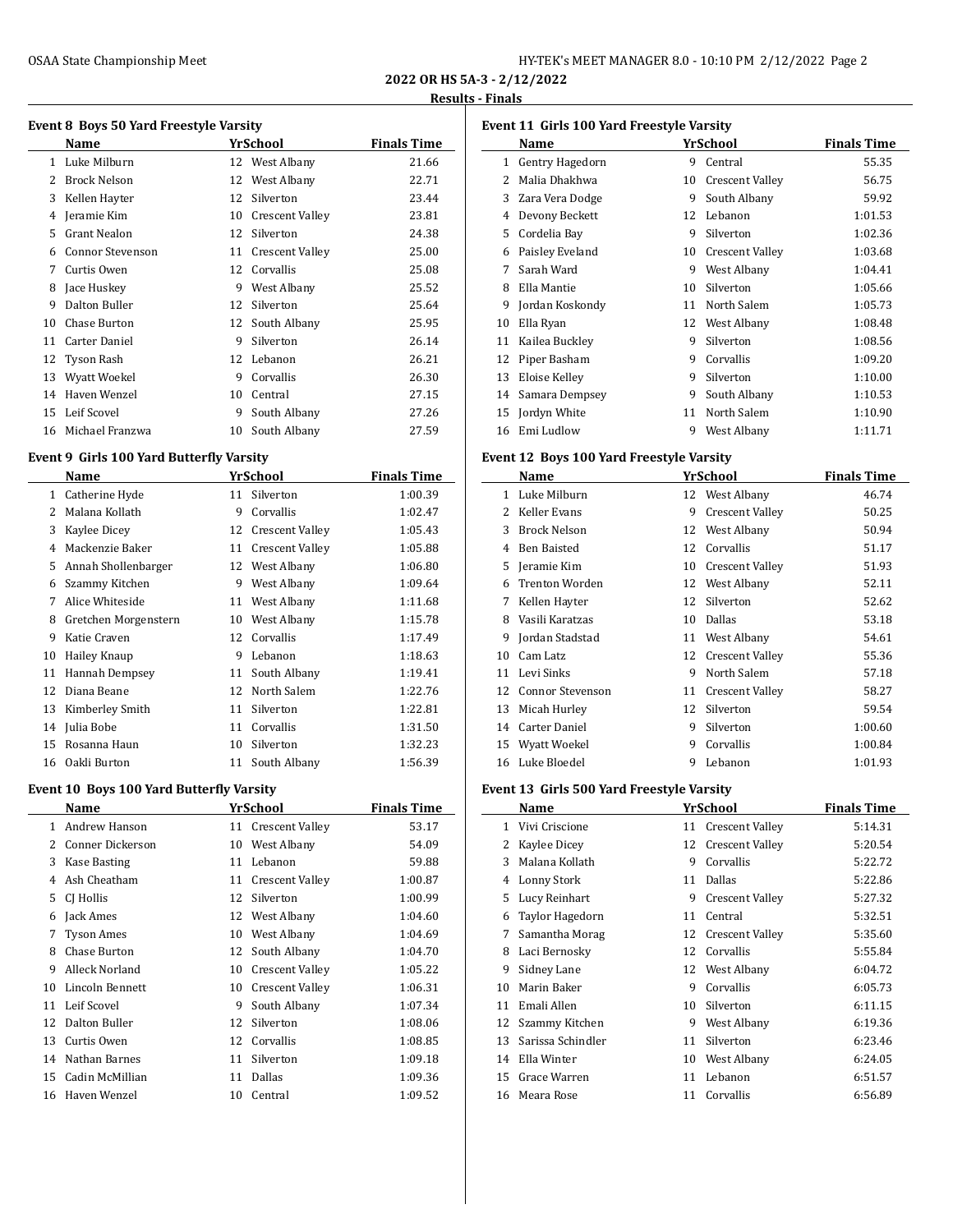| HY-TEK's MEET MANAGER 8.0 - 10:10 PM 2/12/2022 Page 3 |  |  |  |
|-------------------------------------------------------|--|--|--|
|-------------------------------------------------------|--|--|--|

**2022 OR HS 5A-3 - 2/12/2022**

#### **Results - Finals**

|  | Event 14 Boys 500 Yard Freestyle Varsity |  |
|--|------------------------------------------|--|
|  |                                          |  |

|              | Name                   |    | YrSchool               | <b>Finals Time</b> |
|--------------|------------------------|----|------------------------|--------------------|
| $\mathbf{1}$ | Caz Mikula             |    | 12 Crescent Valley     | 4:53.87            |
| 2            | Zakary Guenther        | 9  | Crescent Valley        | 4:55.84            |
| 3            | Max Mikula             | 10 | <b>Crescent Valley</b> | 5:04.24            |
| 4            | Ash Cheatham           | 11 | <b>Crescent Valley</b> | 5:06.10            |
| 5.           | Sam Gregory            | 12 | Corvallis              | 5:12.52            |
| 6            | Makani Buckley         | 12 | Silverton              | 5:16.36            |
| 7            | <b>Brandon Baisted</b> | 10 | Corvallis              | 5:20.79            |
| 8            | Jack Ames              | 12 | West Albany            | 5:39.11            |
| 9            | William Brennan        | 11 | West Albany            | 5:44.82            |
| 10           | Cash Hagedorn          | 9  | Central                | 5:49.99            |
| 11           | Nathanial Arnott       | 12 | West Albany            | 6:04.66            |
| 12           | Caleb Bloedel          | 11 | Lebanon                | 6:04.78            |
| 13           | Sean Bergmann          | 11 | Lebanon                | 6:06.70            |
| 14           | Christian King         | 10 | West Albany            | 6:08.79            |
| 15           | Peter Baur             | 11 | Lebanon                | 6:25.86            |
| 16           | Reid Gold              | 9  | Corvallis              | 6:27.10            |

### **Event 15 Girls 200 Yard Freestyle Relay Varsity**

|   | Team              | Relay | <b>Finals Time</b> |
|---|-------------------|-------|--------------------|
| 1 | Silverton         | A     | 1:48.32            |
|   | 2 Central         | A     | 1:48.60            |
|   | 3 Crescent Valley | A     | 1:49.49            |
|   | 4 West Albany     | A     | 1:49.64            |
|   | 5 Corvallis       | A     | 1:54.11            |
|   | 6 South Albany    | A     | 1:55.72            |
| 7 | Dallas            | A     | 2:02.56            |
| 8 | Lebanon           | A     | 2:06.24            |
| 9 | North Salem       | A     | 2:34.91            |

### **Event 16 Boys 200 Yard Freestyle Relay Varsity**

| <b>Team</b>       | Relay | <b>Finals Time</b> |
|-------------------|-------|--------------------|
| 1 West Albany     | A     | 1:29.10            |
| 2 Silverton       | А     | 1:36.00            |
| 3 Corvallis       | A     | 1:37.17            |
| 4 Crescent Valley | А     | 1:37.90            |
| 5 South Albany    | A     | 1:43.49            |
| Lebanon<br>6      | A     | 1:48.94            |
| Dallas            | А     | 1:56.21            |

## **Event 17 Girls 100 Yard Backstroke Varsity**

|    | Name                   |    | YrSchool               | <b>Finals Time</b> |
|----|------------------------|----|------------------------|--------------------|
| 1  | Catherine Hyde         | 11 | Silverton              | 59.38              |
| 2  | Jaclyn Young           | 10 | South Albany           | 1:02.29            |
| 3  | Malia Dhakhwa          | 10 | <b>Crescent Valley</b> | 1:03.00            |
| 4  | Libby Grogan           | 12 | Silverton              | 1:05.38            |
| 5. | Alice Whiteside        | 11 | West Albany            | 1:07.74            |
| 6  | Sophia Bell            | 11 | <b>Crescent Valley</b> | 1:07.82            |
| 7  | Devony Beckett         | 12 | Lebanon                | 1:11.00            |
| 8  | Hope Mikkelsen         | 11 | Dallas                 | 1:11.78            |
| 9  | Paisley Eveland        | 10 | <b>Crescent Valley</b> | 1:12.86            |
| 10 | <b>Faith Runion</b>    | 9  | Silverton              | 1:16.72            |
| 11 | Maggie Baas            | 9  | West Albany            | 1:16.79            |
| 12 | Kimberley Smith        | 11 | Silverton              | 1:16.81            |
| 13 | Katie Craven           | 12 | Corvallis              | 1:17.02            |
| 14 | <b>Finley Vandiver</b> | 9  | Lebanon                | 1:17.92            |
| 15 | Jordyn White           | 11 | North Salem            | 1:20.40            |

|                                                  | 16 Grace Warren     | 11 | Lebanon                | 1:21.81            |  |  |
|--------------------------------------------------|---------------------|----|------------------------|--------------------|--|--|
| <b>Event 18 Boys 100 Yard Backstroke Varsity</b> |                     |    |                        |                    |  |  |
|                                                  | Name                |    | YrSchool               | <b>Finals Time</b> |  |  |
| 1                                                | Keller Evans        | 9  | <b>Crescent Valley</b> | 58.46              |  |  |
| 2                                                | <b>Chase Barnes</b> | 12 | West Albany            | 1:00.03            |  |  |
| 3                                                | Pedro Barbosa       | 9  | <b>Crescent Valley</b> | 1:00.94            |  |  |
| 4                                                | Jacob Pearson       | 10 | Lebanon                | 1:02.22            |  |  |
| 5                                                | <b>Kase Basting</b> | 11 | Lebanon                | 1:02.48            |  |  |
| 6                                                | <b>Tyson Ames</b>   | 10 | West Albany            | 1:03.55            |  |  |
| 7                                                | Jordan Stadstad     | 11 | West Albany            | 1:05.24            |  |  |
| 8                                                | Jacob Bradner       | 12 | South Albany           | 1:05.67            |  |  |
| 9                                                | Christopher Strimbu | 12 | Corvallis              | 1:06.16            |  |  |
| 10                                               | Cam Latz            | 12 | Crescent Valley        | 1:09.37            |  |  |
| 11                                               | Caden Guerin-Knoll  | 9  | West Albany            | 1:09.60            |  |  |
| 12                                               | Joey Walker         | 9  | Silverton              | 1:12.94            |  |  |
| 13                                               | Micah Hurley        | 12 | Silverton              | 1:13.33            |  |  |
| 14                                               | Cade Mantie         | 11 | Silverton              | 1:14.18            |  |  |
| 15                                               | Colin Allen         | 12 | Silverton              | 1:16.93            |  |  |
| 16                                               | Caleb Bloedel       | 11 | Lebanon                | 1:18.81            |  |  |

### **Event 19 Girls 100 Yard Breaststroke Varsity**

|    | Name                |    | YrSchool               | <b>Finals Time</b> |
|----|---------------------|----|------------------------|--------------------|
| 1  | Viola Teglassy      | 11 | <b>Crescent Valley</b> | 1:08.19            |
| 2  | Ellery Miehl        | 12 | Crescent Valley        | 1:13.56            |
| 3  | Zara Vera Dodge     | 9  | South Albany           | 1:18.01            |
| 4  | Raina Wang          | 10 | Corvallis              | 1:18.17            |
| 5  | Annah Shollenbarger | 12 | West Albany            | 1:19.46            |
| 6  | Hailey Wadlington   | 12 | West Albany            | 1:21.32            |
| 7  | Avery Romey         | 10 | West Albany            | 1:22.41            |
| 8  | Evie Smith          | 10 | Silverton              | 1:23.26            |
| 9  | Cordelia Bay        | 9  | Silverton              | 1:24.18            |
| 10 | Hannah Dempsey      | 11 | South Albany           | 1:24.23            |
| 11 | Celia H'Almeida     | 11 | Corvallis              | 1:25.33            |
| 12 | Cecelia Petrik      | 11 | Silverton              | 1:25.66            |
| 13 | Maya Rodinsky       | 9  | Corvallis              | 1:26.89            |
| 14 | Jaysie Von Flue     | 9  | Silverton              | 1:27.03            |
| 15 | Bella Braaten       | 10 | West Albany            | 1:27.49            |
| 16 | Sylvie Biesack      | 9  | Corvallis              | 1:28.59            |

### **Event 20 Boys 100 Yard Breaststroke Varsity**

|    | Name                  |    | <b>YrSchool</b>        | <b>Finals Time</b> |
|----|-----------------------|----|------------------------|--------------------|
| 1  | Kyle Milburn          | 10 | West Albany            | 1:03.25            |
| 2  | <b>Ben Baisted</b>    | 12 | Corvallis              | 1:03.71            |
| 3  | <b>Trenton Worden</b> | 12 | West Albany            | 1:04.99            |
| 4  | Vasili Karatzas       | 10 | Dallas                 | 1:05.76            |
| 5. | Max Mikula            | 10 | Crescent Valley        | 1:06.84            |
| 6  | Emerson Gatherum      | 9  | <b>Crescent Valley</b> | 1:07.42            |
| 7  | Samuel Snider         |    | 12 South Albany        | 1:08.77            |
| 8  | Levi Sinks            | 9  | North Salem            | 1:12.68            |
| 9  | Lincoln Bennett       | 10 | Crescent Valley        | 1:13.47            |
| 10 | Nathan Barnes         | 11 | Silverton              | 1:13.52            |
| 11 | Kyle Whitter          | 10 | West Albany            | 1:14.11            |
| 12 | Landon Miller         | 11 | Silverton              | 1:15.02            |
| 13 | Mark Snyder           | 12 | Silverton              | 1:22.20            |
| 14 | Caleb Smith           | 11 | West Albany            | 1:22.71            |
| 15 | Peter Baur            | 11 | Lebanon                | 1:22.98            |
| 16 | Reid Gold             | 9  | Corvallis              | 1:23.92            |